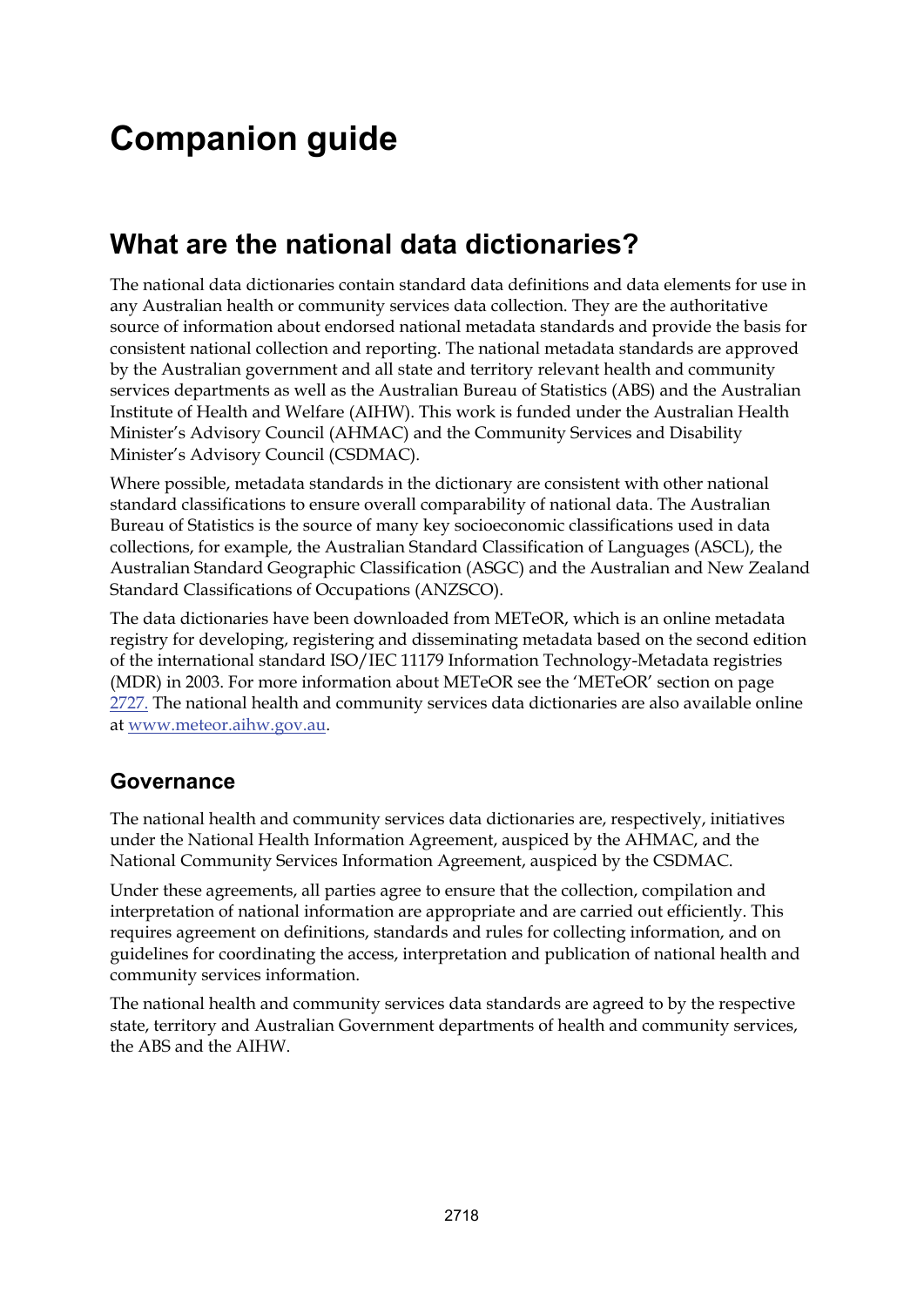## **Why use metadata standards?**

#### **Making data count**

Metadata standards promote the quality, accuracy, interpretability, reliability, relevance, interchangeability, transparency, currency, accessibility, coherence and comparability of data and information.

Without metadata standards there is the potential for data to fail to measure what it is supposed to measure, or not be comparable across collections or over time.

Metadata standards enable consistent and comparable reporting of information about services, including describing what services are available, where they are located and how much they cost. Such standards also achieve consistency when reporting about people, for instance, who delivered a service and when, who received the service, and what happened to them as a result.

By making endorsed metadata standards readily available, users are assured that they can use these standards with confidence and that they will enable the maximum reuse of their data for future research: 'create once, use often'.

## **How are metadata standards developed?**

#### **Creating metadata standards is part of data development**

Data development is the process of building a data set for a specific purpose. For example, one might wish to build a data set that supports research into cancer diagnoses, treatment and outcomes, or one that supports statistical reporting about the operations of hospital emergency departments.

Data development demands a clear understanding of why the data are needed—for example, to underpin the design and evaluation of health policy, or to assess the performance of health services, or to support research into patterns of disease.

It also requires an assessment of the practicalities of collecting the data. Building almost any data set will demand the assembly of data from multiple sources. Thus there must be an understanding of the diverse information systems from which data are drawn; and there must be an effort to apply or develop common standards for concepts, classifications, terminologies, data values and so on.

The quality of data, including its consistency and comparability, is enhanced when metadata standards are used to support the collection and use of a data set.

#### **Metadata standards development process**

The data development process is outlined below.

#### **1. Project proposal stage**

A submission is made to the relevant data committee outlining the following:

- the purpose and scope of the project
- a business case for adoption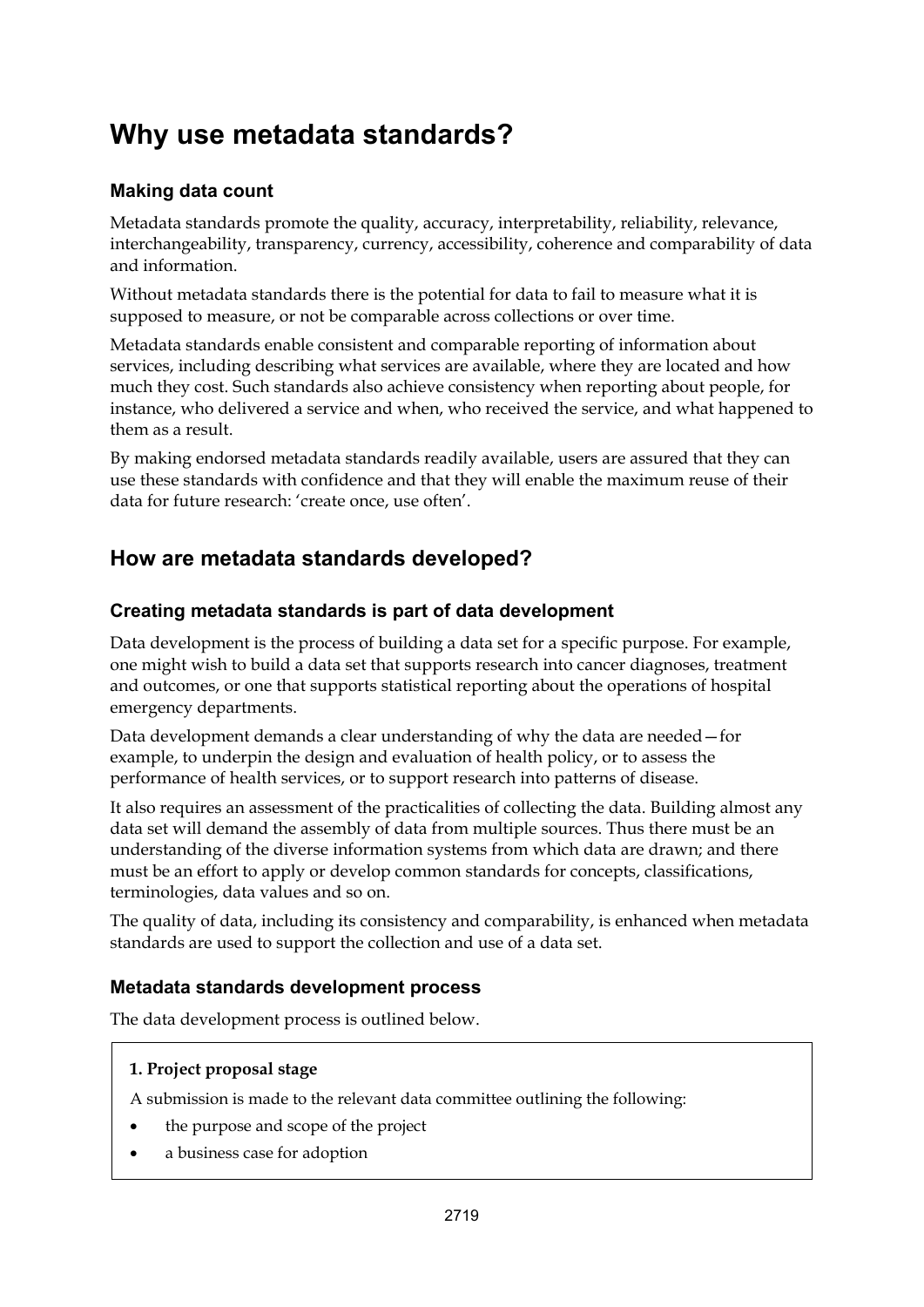- details of national consultation, including the composition of the data working group, (comprising members with expertise in the subject area of the data development project)
- the nominated project manager responsible for managing the data development project
- expected timeframes for completion of the data development project.

#### **2. Data development stage**

The project manager works with the AIHW's METeOR and Metadata Unit and the data working group to develop the metadata items that will be stored in the national metadata registry system, METeOR.

Data collected for national reporting purposes must be defined in a standardised way. The standard adopted for health data is the International Standards Organisation's metadata registry standard (ISO/CEN 11179:2003).

For more information about the data development process, see the AIHW publication *A guide to data development*, available at: [http://www.aihw.gov.au/publications/index.cfm/title/10422.](http://www.aihw.gov.au/publications/index.cfm/title/10422)

#### **3. Metadata standards review stage**

The AIHW's METeOR and Metadata Unit undertakes a quality assurance review of the proposed metadata standards. This involves assessing all metadata standards for issues such as technical integrity, compliance with ISO 11179 and consistency with other standards, and the clarity of the content.

During this stage, the project manager receives feedback, makes adjustments and reports back to the data working group if required.

#### **4. Endorsement of metadata standards**

Once a final metadata assessment has been conducted, and the METeOR and Metadata Unit has provided a certification of the quality of the metadata standards, the metadata is submitted to the relevant endorsing body for final endorsement as a national standard.

### **Registration status progression**

The registration status is the value assigned to a metadata item as it progresses through the standards development and review process.

#### **The registration statuses in METeOR are:**

Proposed

A developer has submitted this item for consideration by the METeOR registrar.

Recorded

 The METeOR registrar has conducted an initial technical review and determined that the item meets basic quality criteria.

Candidate

 The item has been compliance checked by the METeOR registrar and is ready for further development or review by the data developer.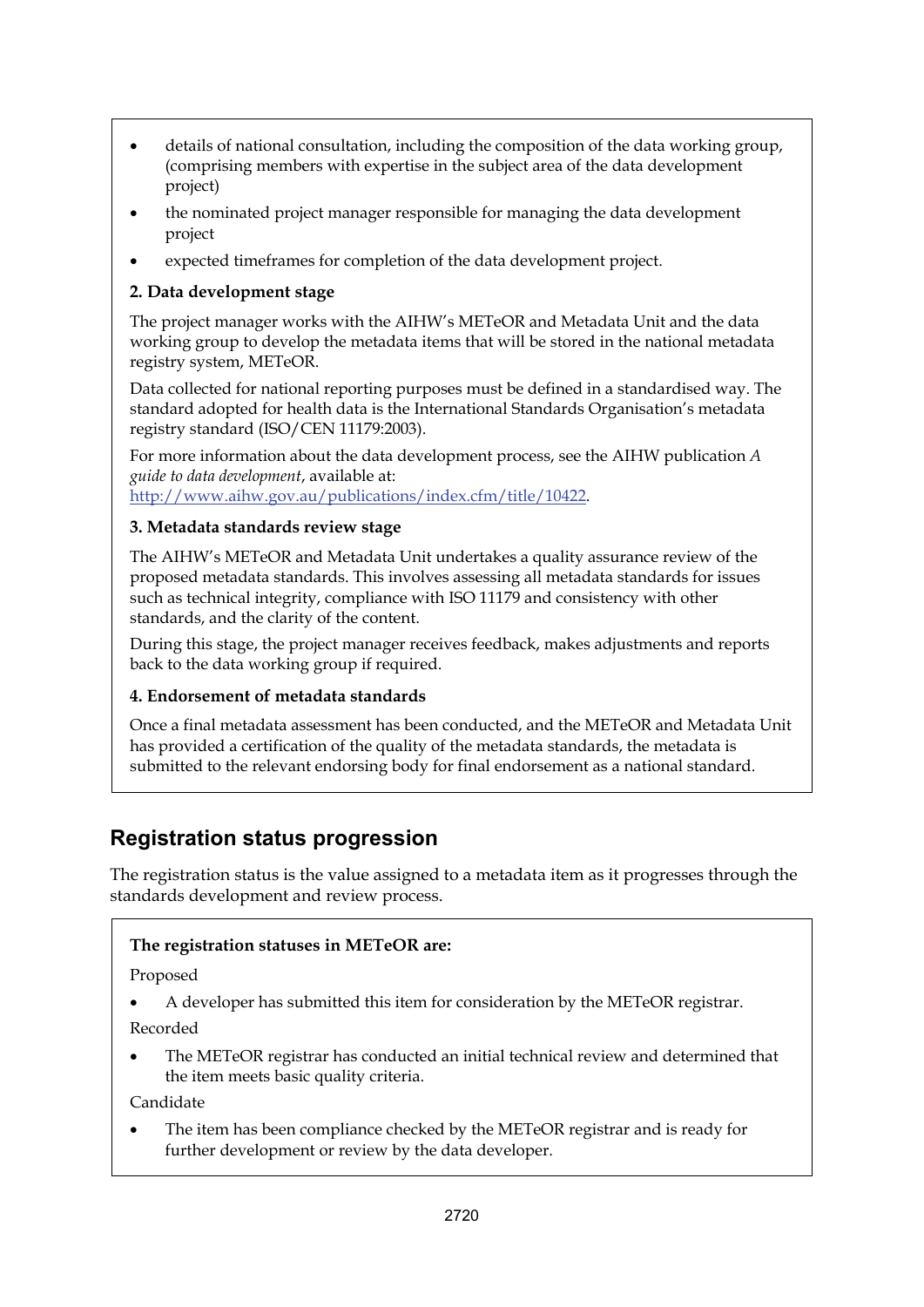Standardisation pending

 The item has undergone a final compliance check by the METeOR registrar and the data working group has recommended the item to a registration authority for approval as a standard.

Standard

The item has been endorsed by a registration authority as a national data standard.

Superseded

A registration authority has superseded this item with another standard.

Retired

• The item has been nominated by registration authority as retired.

Not progressed

 The item will no longer be considered by the registrar, a data committee or a registration authority.

### **Who benefits from using metadata standards?**

**Information managers** use standard formats and definitions to support the receipt, transfer, storage and management of data.

**Program managers** use data standards as the basis for describing information requests (that is, data required under formal service or funding agreements, and contracts); measuring service activity, client flows, client characteristics and service usage; understanding demand; better planning of services; describing unmet need (need comparability of population and survey data); and understanding ways to integrate service delivery, resulting in better targeting and usage of services and ultimately cost savings.

**Researchers** use data standards as the common language to support survey work, as well as to integrate data from other sources.

**Policy makers** need aggregated information for future policy, management and funding decisions, that is, information to support comparisons across jurisdictions, programs and sectors.

**Statisticians** use data standards for interpreting and analysing data; analysing results; linking data sets for statistical purposes; and carrying out time series analysis (over a period of time) and longitudinal studies (over a period of time within groups).

## **Metadata structure**

The metadata standards are based on the 2003 version of the ISO/IEC 11179 international standard for metadata registries. Part three of the standard is a model for a metadata registry and the formulation of metadata items.

There are six types of metadata defined by ISO/IEC 11179 that have been applied to METeOR and the data dictionaries:

- object class
- property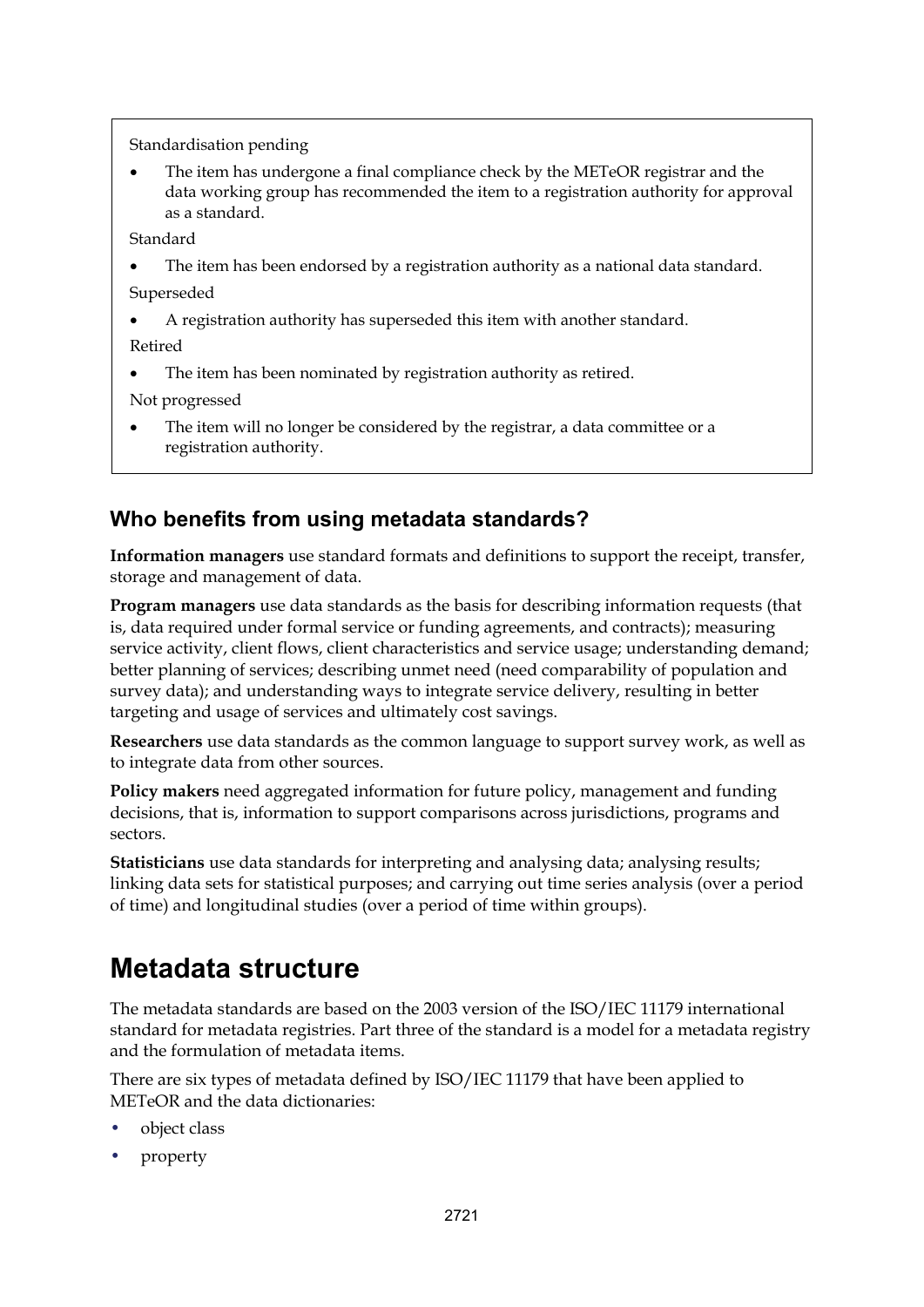- data element concept
- data element
- value domain
- classification scheme.

The structure underlying a data element in the dictionary is illustrated in Figure 1.

## **Types of metadata**



Dashed lines show metadata types that are additional to or different from the ISO/IEC standard.

**Figure 1: The 11179 model of metadata representation.** 

## **Components of data elements**

The things that we want to know about include ideas (knowledge), persons, organisations, the environment and events. These things are termed *Object classes*. Some examples of object classes are 'Person', 'Dwelling' and 'Service provider organisation'. A characteristic of the object class is known as a *Property*. It is normally the item of interest. For example, the object class 'Person' can have properties such as 'Sex' and 'Date of birth'.

A *Data element concept* is defined as a concept created by the union of an object class and a property. Only one object class and one property can be joined for each data element concept, for example, 'Person—date of birth'.

As can be seen from Figure 1, a *Data element* is formed when a data element concept is represented in the real world by a set of values (a *Value domain*).

A value domain specifies how something is to be represented. A value domain can specify:

- the range of permitted values, for example, a measure of weight in grams represented by three numeric characters
- all permissible values as a set of codes, for example, 'Code 1 Female', 'Code 2 Male'
- the values referenced from a nationally or internationally endorsed classification, such as all codes in the ASCL 2005, or all activity codes listed in the International statistical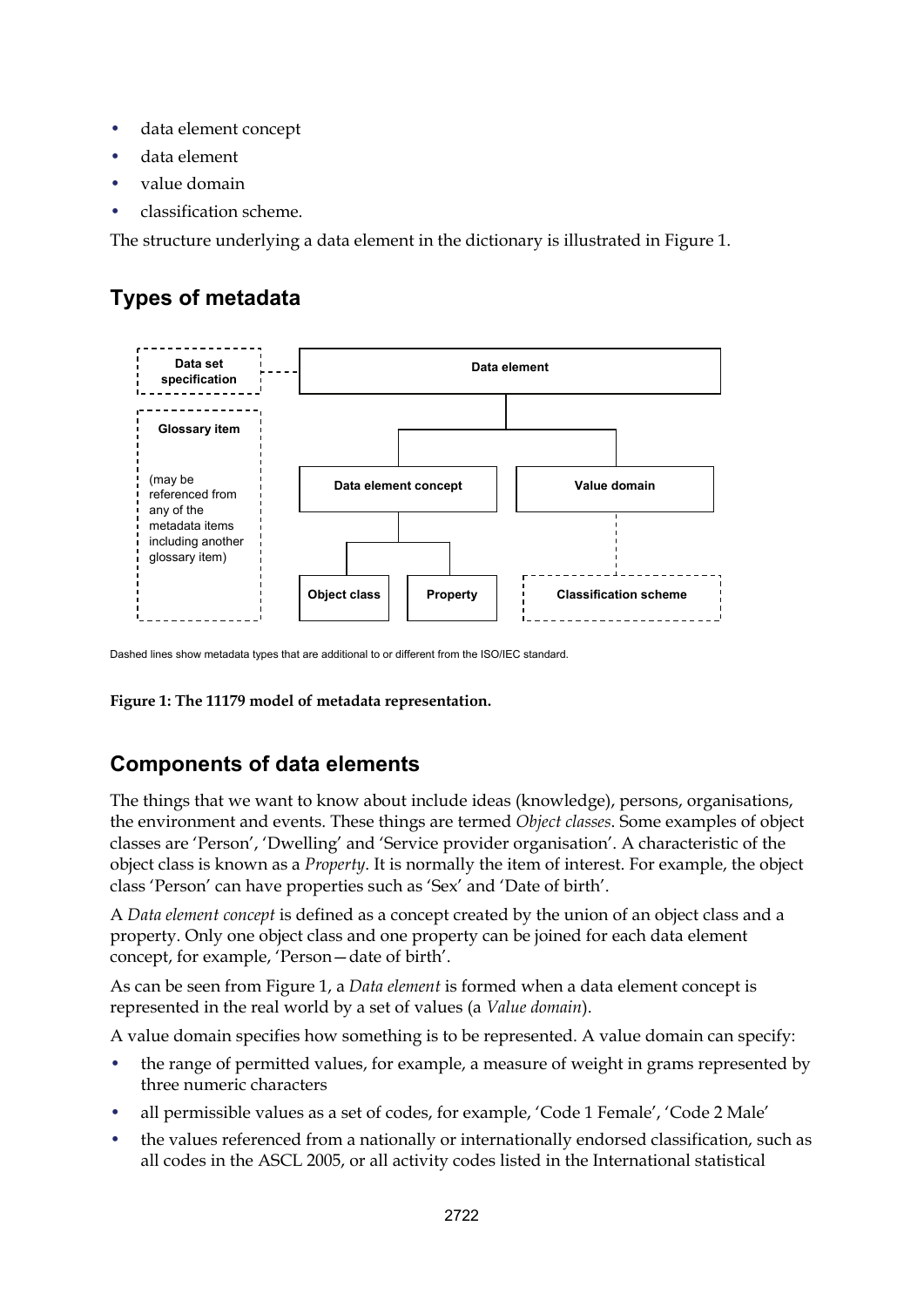classification of diseases and related health problems, Tenth revision, Australian modification, 5th edition (ICD-AM).

A *Glossary item* defines the meaning of a term within a specific context. Examples of glossary items include 'Adoption' and 'Family'. These are not currently defined as object classes but their meaning must be clarified as part of the data development process.

#### **Data set specifications**

A data set specification (DSS) is a grouping of a number of data elements and the conditions under which they are collected. A DSS defines:

- the scope of the collection, that is, the population that is the target of the data development
- the level at which the data will be collected and reported
- whether the inclusion of each data element is mandatory, optional or conditional, and the sequence in which data elements are included.

#### **National minimum data sets**

A national minimum data set (NMDS) is a type of DSS, made up of a minimum set of data elements agreed by the national health or community services information groups for mandatory collection and reporting at a national level. An NMDS may include data elements that are also included in another NMDS.

An NMDS is contingent upon a national agreement to collect uniform data and to supply it as part of the national collection, but does not preclude agencies and service providers from collecting additional data to meet their own specific needs.

An example of an NMDS is the Juvenile Justice NMDS, which is used to obtain information about young people under juvenile justice supervision in Australia.

#### **Non-mandatory data set specifications**

DSSs are data sets that are not mandated for national collection and reporting, but are recommended as best practice.

For example, the Diabetes (clinical) Data Set Specification is a non-mandatory data set which aims to ensure national consistency in relation to defining, monitoring and recording information on patients diagnosed with diabetes.

### **Integration of data elements in data dictionaries**

The national health and community services data dictionaries contain about one hundred integrated data items that can be used consistently across the health and community services sectors. This is especially important for services that straddle sector boundaries such as aged care, mental health, drug and alcohol services, and services for people with a disability.

Examples of integrated data items are:

#### **Address data items**

[Address line, text \[X\(180\)\]](http://meteor.aihw.gov.au/content/index.phtml/itemId/286620) [Australian postcode, code \(Postcode datafile\) {NNNN}](http://meteor.aihw.gov.au/content/index.phtml/itemId/287224)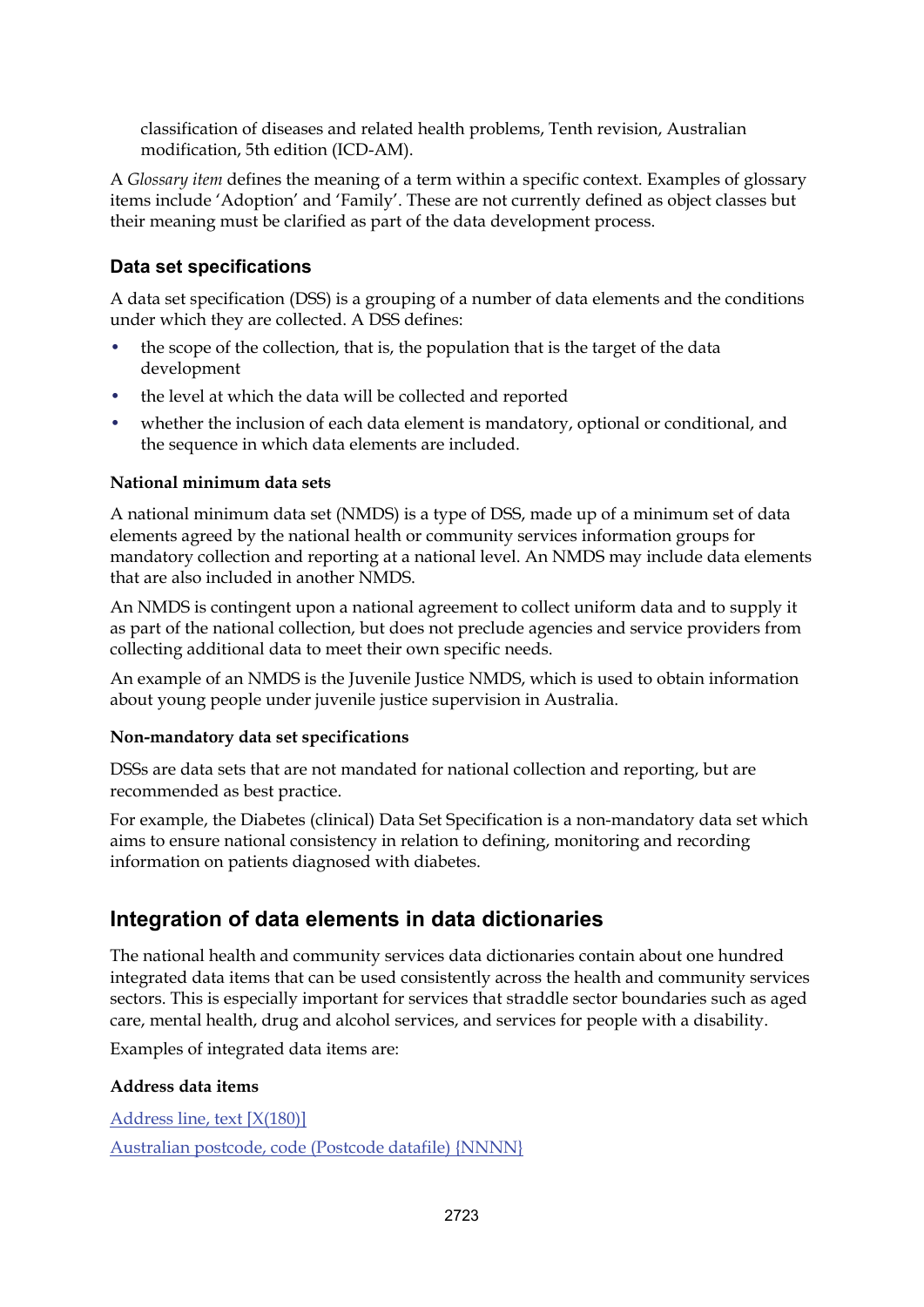[Australian state/territory identifier, code N](http://meteor.aihw.gov.au/content/index.phtml/itemId/286919) [Street name, text \[A\(30\)\]](http://meteor.aihw.gov.au/content/index.phtml/itemId/270019) [Suburb/town/locality name, text \[A\(50\)\]](http://meteor.aihw.gov.au/content/index.phtml/itemId/287326)

#### **Personal and demographic data items**

[Activity and participation life area, code \(ICF 2001\) AN\[NNN\]](http://meteor.aihw.gov.au/content/index.phtml/itemId/320125) [Age, total years N\[NN\]](http://meteor.aihw.gov.au/content/index.phtml/itemId/303794) [Person—country of birth, code \(SACC 2008\) NNNN](http://meteor.aihw.gov.au/content/index.phtml/itemId/370943) [Date of birth, DDMMYYYY](http://meteor.aihw.gov.au/content/index.phtml/itemId/287007) Family name, text  $X[X(39)]$ Given name, text  $[X(40)]$ [Indigenous status, code N](http://meteor.aihw.gov.au/content/index.phtml/itemId/291036) [Informal carer existence indicator, code N](http://meteor.aihw.gov.au/content/index.phtml/itemId/320939) [Interpreter service required, yes/no code N](http://meteor.aihw.gov.au/content/index.phtml/itemId/304294) [Labour force status, code N](http://meteor.aihw.gov.au/content/index.phtml/itemId/270112) [Main language other than English spoken at home, code \(ASCL 2005\) NN{NN}](http://meteor.aihw.gov.au/content/index.phtml/itemId/304133) [Marital status, code N](http://meteor.aihw.gov.au/content/index.phtml/itemId/291045) [Mother's original family name, text \[X\(40\)\]](http://meteor.aihw.gov.au/content/index.phtml/itemId/270262) [Occupation \(main\), code \(ANZSCO 1st edition\) N\[NNN\]{NN}](http://meteor.aihw.gov.au/content/index.phtml/itemId/350899) [Person identifier, XXXXXX\[X\(14\)\]](http://meteor.aihw.gov.au/content/index.phtml/itemId/290046) [Preferred language, code \(ASCL 2005\) NN{NN}](http://meteor.aihw.gov.au/content/index.phtml/itemId/304128) [Proficiency in spoken English, code N](http://meteor.aihw.gov.au/content/index.phtml/itemId/270203) [Sex, code N](http://meteor.aihw.gov.au/content/index.phtml/itemId/287316) [Year of first arrival in Australia, date YYYY](http://meteor.aihw.gov.au/content/index.phtml/itemId/269929)

#### **Service provider organisation data items**

[Organisation end date, DDMMYYYY](http://meteor.aihw.gov.au/content/index.phtml/itemId/288733)

[Organisation name, text \[X\(200\)\]](http://meteor.aihw.gov.au/content/index.phtml/itemId/288917)

[Organisation start date, DDMMYYYY](http://meteor.aihw.gov.au/content/index.phtml/itemId/288963)

### **Date items**

[Accuracy indicator, code AAA](http://meteor.aihw.gov.au/content/index.phtml/itemId/294429)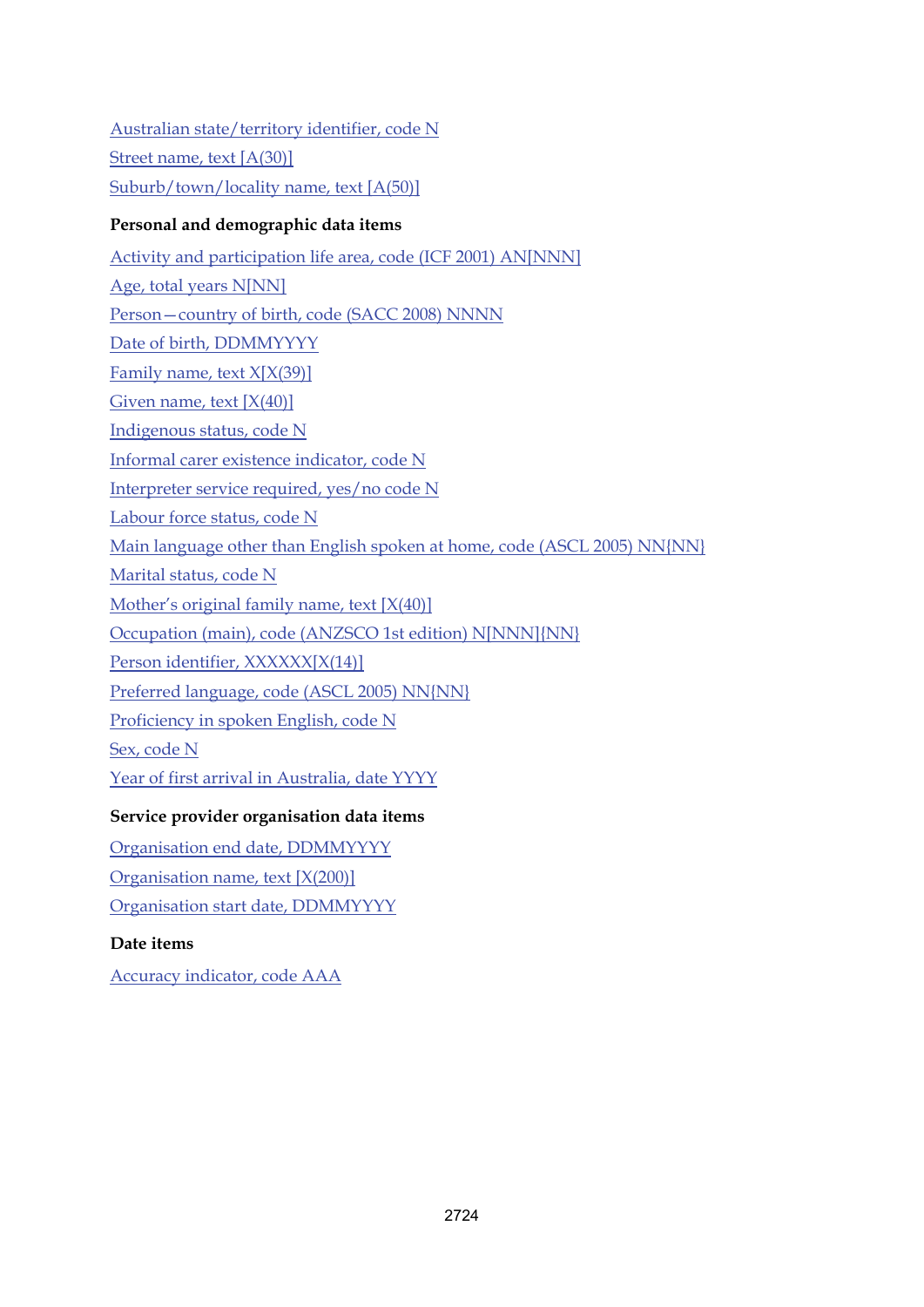## **Formulation of good data standards**

- **1 A metadata item must have, at least, a name and a definition.**
- **2 A metadata item can have an explicitly stated context within which the definition has meaning.**

#### **3 The name of the standard version of the metadata item must follow certain criteria:**

- the name must be unique within the context of the metadata item
- the name must be stated in the singular
- the name must reflect the concept being defined
- the name must avoid the use of abbreviations or acronyms other than those widely accepted (for example radar, laser, pH)
- the name should avoid the use of words that imply a preselected single instance.

#### **4 Definition rules and guidelines**

A definition must:

- be stated in the singular
- state what the concept is, not only what it is not
- be stated as a descriptive phrase or sentence(s)
- contain only commonly understood abbreviations
- be expressed without embedding definitions of other data or underlying concepts.

A data definition should:

- be expressed without embedding rationale, functional usage, domain information or procedural information
- state the essential meaning of the concept
- be precise and unambiguous
- be concise
- be able to stand alone
- avoid circular reasoning
- use the same terminology and consistent logical structure for related definitions
- contain information appropriate for the type of metadata item being defined
- use a preferred term to represent the definition of a concept specified elsewhere in the document
- pass the substitution test.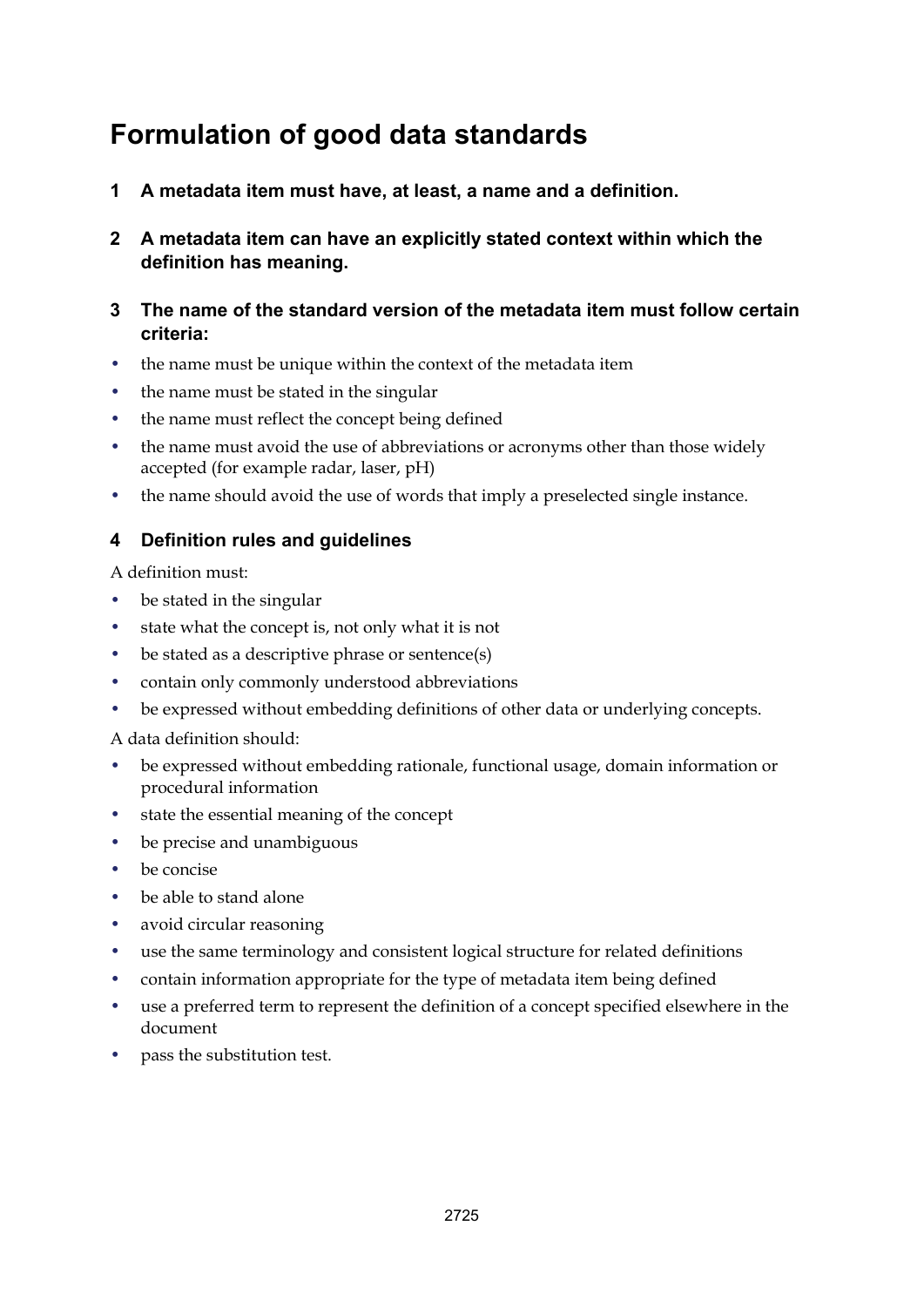#### **5 Context should be closely linked to definition.**

#### **6 Information must be included in a metadata item attribute only if it is appropriate for that attribute or metadata item.**

- Context
	- Metadata can exist within a specific context.
	- Only information that is relevant to the environment or framework within which the definition for the metadata item is valid must be included in the Context attribute.
	- The contexts of two metadata items must be compatible when the definition of one metadata item references a term defined in another.
- Guide for use

Guide for use information must be included in any metadata item only if it is intended to provide advice or interpretation on how to use the particular metadata item or data collected using the metadata item.

- In metadata items other than Data elements, Guide for use information should be about how to use the item itself and not about any data that can be collected or used.
- Data elements can also include information about how to use or interpret the data in the Guide for use.
- Collection methods

The Collection methods attribute must only include information about how data is to be collected. The following metadata items must not have a metadata attribute of Collection methods

- Object class
- Property
- Data element concept
- Value domain
- Glossary item.
- Permissible values in a Value domain must
	- be exhaustive within the set
	- be made into an exhaustive set of values by adding an 'Other' to aggregate all other possibilities not covered by the stated set of values
	- be mutually exclusive within the set
	- be a true representation of the concept defined in the data element.
- When allocating code values
	- avoid the use of a code value for 'Other' that is contiguous with the last code in the sequence of permissible values or that, in any other way, do not provide for inclusions in the future
	- wherever possible, avoid the use of a coded value for 'Other' that may be commonly used as a supplementary value.
- Supplementary values
	- Supplementary values must not be included in a Value domain unless it is necessary.